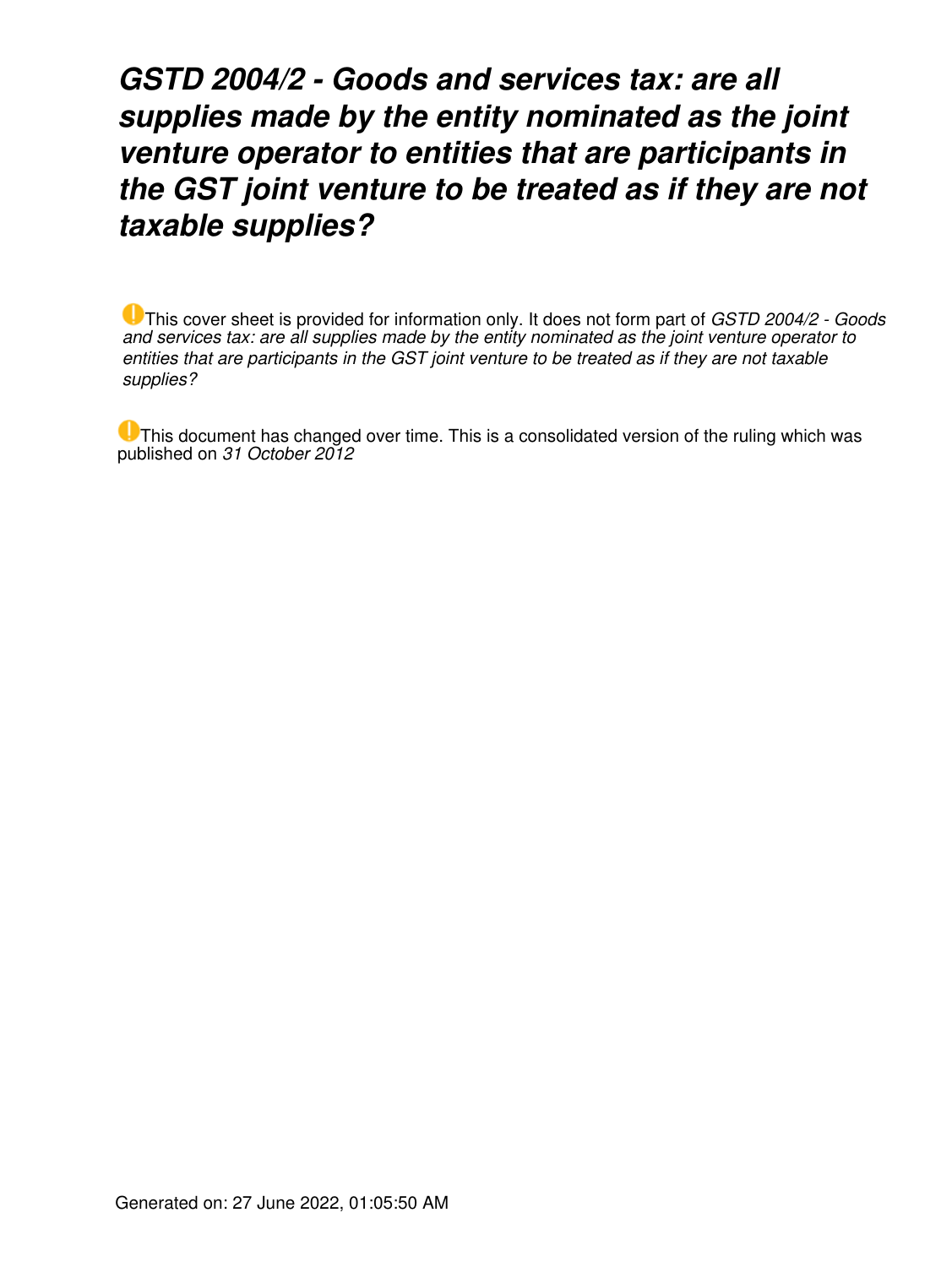

Goods and Services Tax Determination

**GSTD 2004/2** 

Page status: **legally binding** Page 1 of 4

# Goods and Services Tax Determination

Goods and services tax: are *all* supplies made by the entity nominated as the joint venture operator to entities that are participants in the GST joint venture to be treated as if they are not taxable supplies?

### *Preamble*

 $\overline{a}$ 

*This document was published prior to 1 July 2010 and was a public ruling for the purposes of former section 37 of the Taxation Administration Act 1953 and former section 105-60 of Schedule 1 to the Taxation Administration Act 1953.* 

*From 1 July 2010, this document is taken to be a public ruling under Division 358 of Schedule 1 to the Taxation Administration Act 1953.* 

*A public ruling is an expression of the Commissioner's opinion about the way in which a relevant provision applies, or would apply, to entities generally or to a class of entities in relation to a particular scheme or a class of schemes.* 

*If you rely on this ruling, the Commissioner must apply the law to you in the way set out in the ruling (unless the Commissioner is satisfied that the ruling is incorrect and disadvantages you, in which case the law may be applied to you in a way that is more favourable for you – provided the Commissioner is not prevented from doing so by a time limit imposed by the law). You will be protected from having to pay any underpaid tax, penalty or interest in respect of the matters covered by this ruling if it turns out that it does not correctly state how the relevant provision applies to you.* 

*[Note: This is a consolidated version of this document. Refer to the Legal Database (http://law.ato.gov.au) to check its currency and to view the details of all changes.]* 

1. No. Not all supplies made by an entity that is nominated as the joint venture operator of a GST joint venture to participants in the joint venture<sup>1</sup> are treated as if they are not taxable supplies. Rather, subsection 51-30(2) of the *A New Tax System (Goods and Services Tax) Act 1999* (the GST Act) operates only in respect of supplies made by the entity in its capacity as joint venture operator to a participant in its capacity as a participant in the joint venture.

<sup>1</sup> GSTR 2004/2 gives the Commissioner's views on what is a joint venture for GST purposes. GSTR 2004/3: *arrangements of the kind described in Taxpayer Alert TA 2004/2: Avoidance of GST on the sale of new residential premises* is an example of the application of aspects of those views.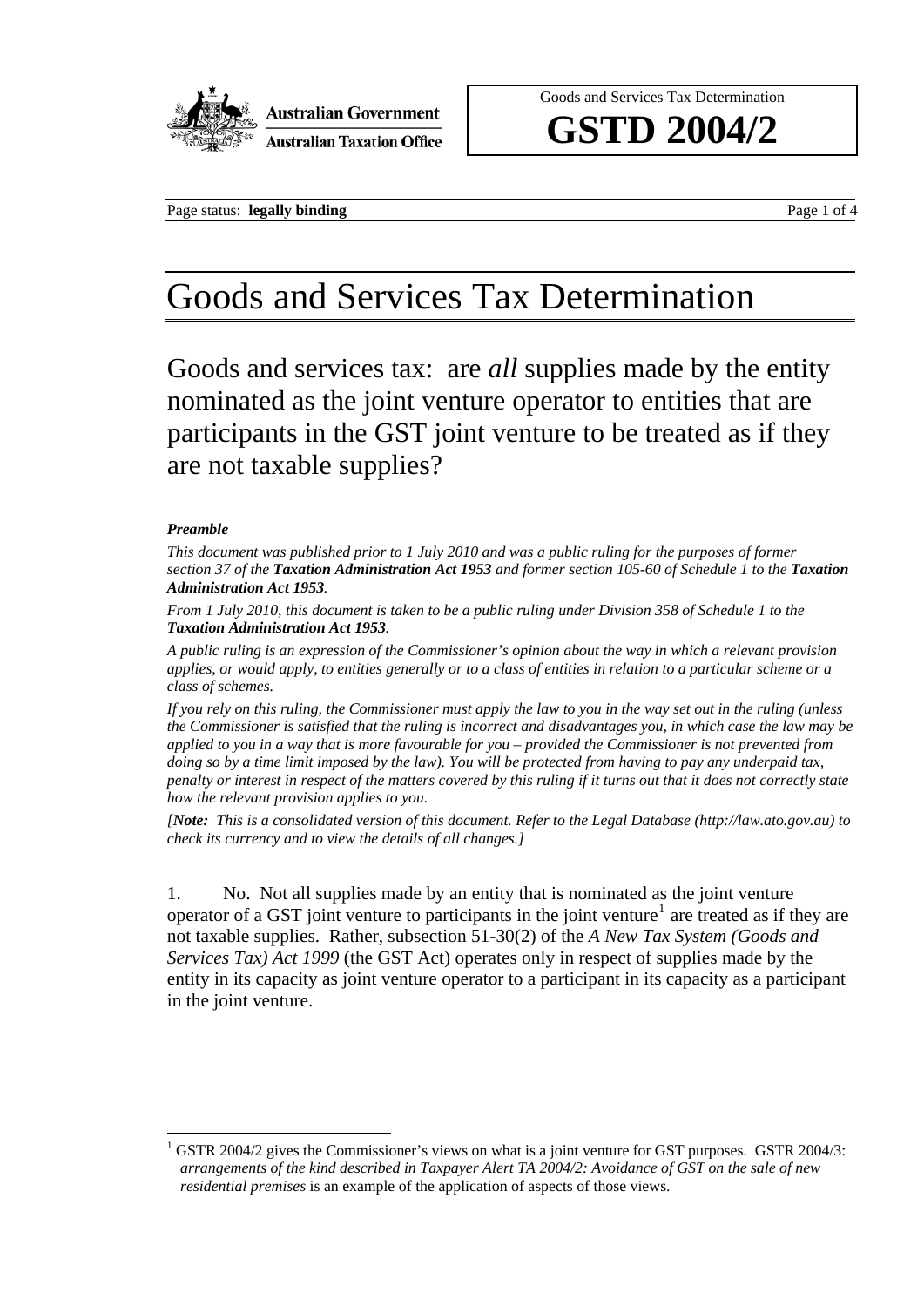**GSTD 2004/2** 

## **Explanation**

2. Subsection 51-5(1) provides that two or more entities may become the participants in a GST joint venture if certain requirements are satisfied. These include a requirement that one of those entities, or another entity, is nominated to be the joint venture operator of the joint venture. $^{1A}$ 

3. Subsection 51-30(2) provides that a supply that the joint venture operator of a GST joint venture makes is treated as if it were not a taxable supply if:

- (a) it is made to another entity that is a participant in the joint venture; and
- (b) the participant acquired the thing supplied for consumption, use or supply in the course of the activities for which the joint venture was entered into.

4. We consider that subsection 51-30(2) does not apply to *all* supplies made by an entity that is nominated as the joint venture operator to an entity that is a participant in the joint venture. In particular, it does not apply to supplies that are made by the entity in a capacity other than as joint venture operator or that are made to an entity in a capacity other than as a participant in the joint venture.

## *Example*

5. *The participants in a joint venture obtain part of their shares of the product or output of the joint venture, such as the coal extracted in a mining joint venture during a particular period. Subsequently, an entity which is one of the participants in the joint venture and is nominated as the joint venture operator, sells part of its share of the product to another entity, which is also a participant in the joint venture.* 

6. *While the entity making the supply may be nominated as the joint venture operator, the supply is not made by the entity in its capacity as joint venture operator. Rather, it is made by the entity in its own right in the course of its separate activity of selling coal obtained through the joint venture. Similarly, while the entity to which the supply is made is a participant in the joint venture, the supply is not made to that entity in its capacity as a participant. Rather, the entity obtains the coal for the purpose of its own separate activity of selling or using the coal.* 

7. *Accordingly, subsection 51-30(2) does not apply to the subsequent supply in these circumstances. If the requirements of subsection 9-5 are satisfied, the subsequent supply is a taxable supply.* 

8. Division 51 may be contrasted with Division 48, which provides rules for streamlining GST reporting obligations for entities that are members of a GST group. Under Division 48, a GST group is effectively treated as a single entity for certain purposes. 2

<sup>&</sup>lt;u>.</u> <sup>1A</sup> Paragraph 51-5(1)(ea). The nomination must be made in the written agreement to the formation of the GST joint venture which is entered into by the participants of the joint venture (paragraph  $51-5(1)(e)$ ).

<sup>&</sup>lt;sup>2</sup> See also Explanatory Memoranda to the A New Tax System (Goods and Services Tax) Bill 1998, paragraph 6.7 and to the A New Tax System (Indirect Tax and Consequential Amendments) (No. 2) Bill 1999, paragraph 1.17.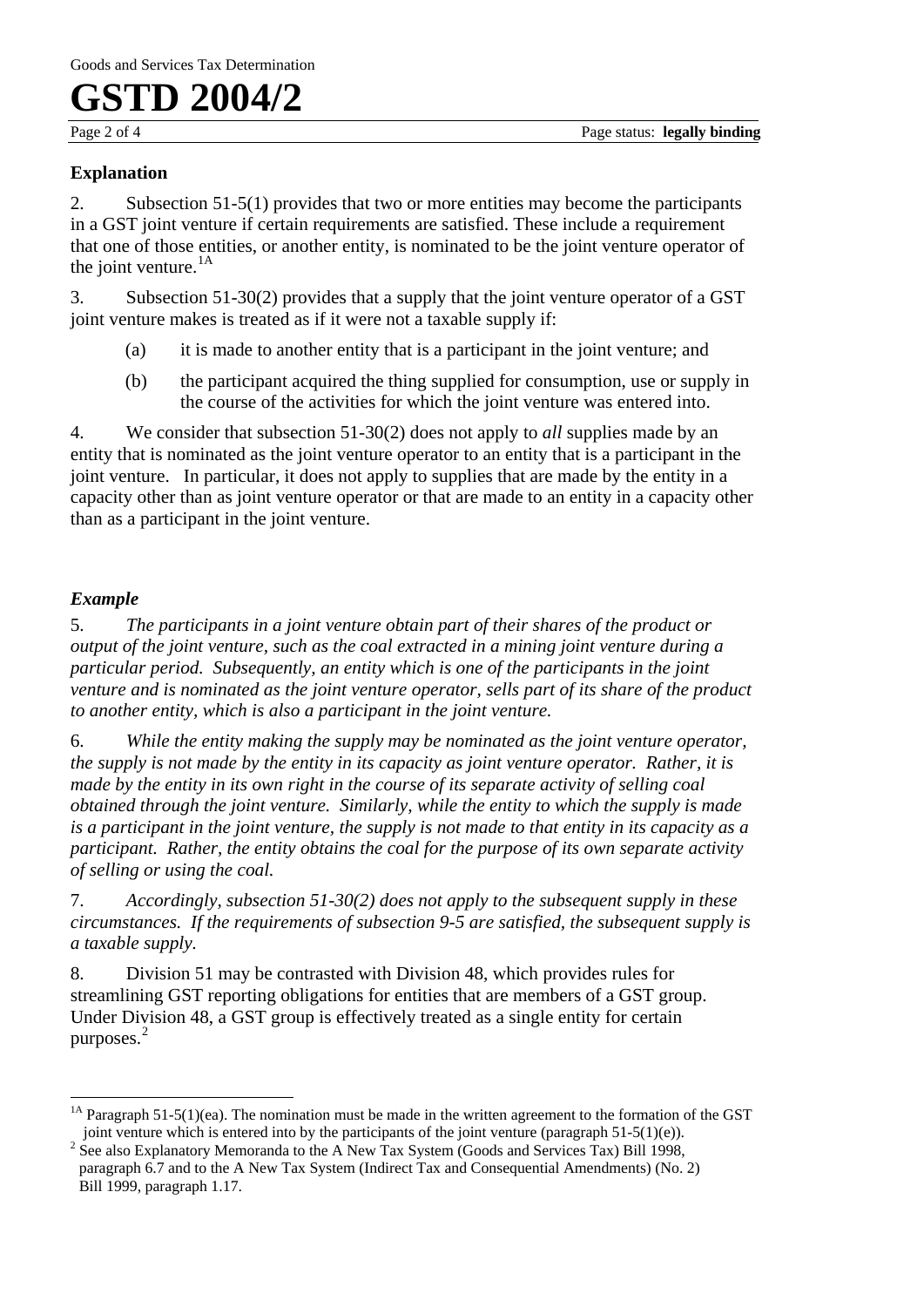Goods and Services Tax Determination

# **GSTD 2004**

Page status: **legally binding** Page 3 of 4

9. Section 48-1 is similarly worded to section 51-1 but goes on to state '…and (in most cases) intra-group transactions are excluded from the GST'. These additional words in section 48-1 are not reflected in section 51-1. If Division 51 had been intended to have a similar effect to the grouping provisions in Division 48, it is to be expected that similar provisions would be found in Division 51.

10. Subsection 48-40(2) provides that where an entity makes a supply to another member of the same GST group, the supply is treated as if it were not a taxable supply. As Division 51 does not contain an equivalent provision, it follows that the legislation contemplates that it is possible to have taxable supplies between entities that are participants in a GST joint venture.

11. The *A New Tax System (Indirect Tax and Consequential Amendments) Act 1999* removed the former requirement that all joint venture participants must have the same tax periods. The Explanatory Memorandum to the Act states: 'As a joint venture is not like a GST group where the group is treated as a single entity this is not necessary'.<sup>3</sup> The inference from this statement is that a GST joint venture is not to be treated as a single entity in the way that GST groups are treated as a single entity for certain purposes.

12. In the context of subsection 51-30(2), the relevant supply is made by the entity in its capacity as joint venture operator. It is only supplies made by an entity in this capacity that are made by the joint venture operator for the purposes of subsection 51-30(2).

13. In accordance with this interpretation of subsection 51-30(2), all supplies by joint venture participants, in their capacity as participants, made to other participants are afforded the same GST treatment under the normal rules. In particular, the supply is a taxable supply if it satisfies the requirements for a taxable supply under section 9-5 of the GST Act.

### *Alternative view*

 $\overline{a}$ 

14. There is an alternative view that subsection 51-30(2) covers all supplies made by an entity nominated as the joint venture operator to an entity which is a participant in the joint venture. Support for this view is said to be found in the unqualified statement in the Explanatory Memorandum to the A New Tax System (Goods and Services Tax) Bill 1998 at paragraph 6.25 that '[s]upplies made by the joint venture operator to another participant of the GST joint venture are not treated as being subject to GST'.

15. The Commissioner's view is that, just as subsection 51-30(2) must be read in its context, so too should this statement. To give it the unqualified meaning suggested by the alternative view would mean that supplies having no connection with the joint venture would be covered by subsection 51-30(2). The Commissioner considers that is unlikely to have been Parliament's intention.

 $3$  Explanatory Memorandum to the A New Tax System (Indirect Tax and Consequential Amendments) Bill 1999, paragraph 1.101.